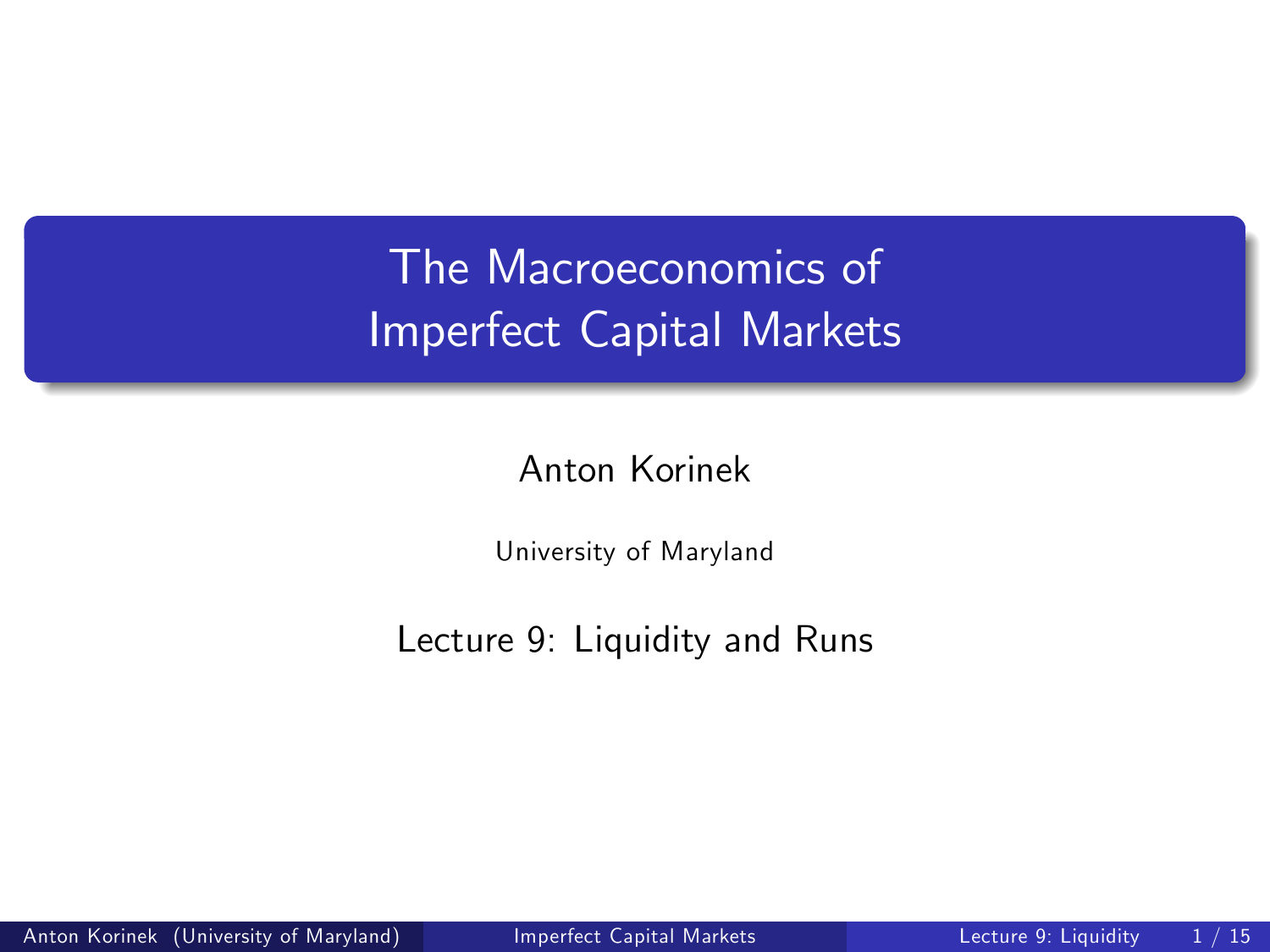# Competing Definitions of Liquidity

### Alternative Definitions of Liquidity:

- Liquidity as availability of a store of value
	- existence of liquid instruments
	- allows for implementation of contingent plans
	- $\rightarrow$  economy-specific

Market liquidity: ability to exchange an asset into a more liquid asset

- $\bullet$  quickly / at any time
- without affecting the market value
- with low transaction costs
- $\rightarrow$  asset-specific
- Funding liquidity: ability of agents to access new finance
	- **•** quickly
	- **a** at reasonable rates

or: ability to meet financial obligations in a timely manner

 $\rightarrow$  agent-specific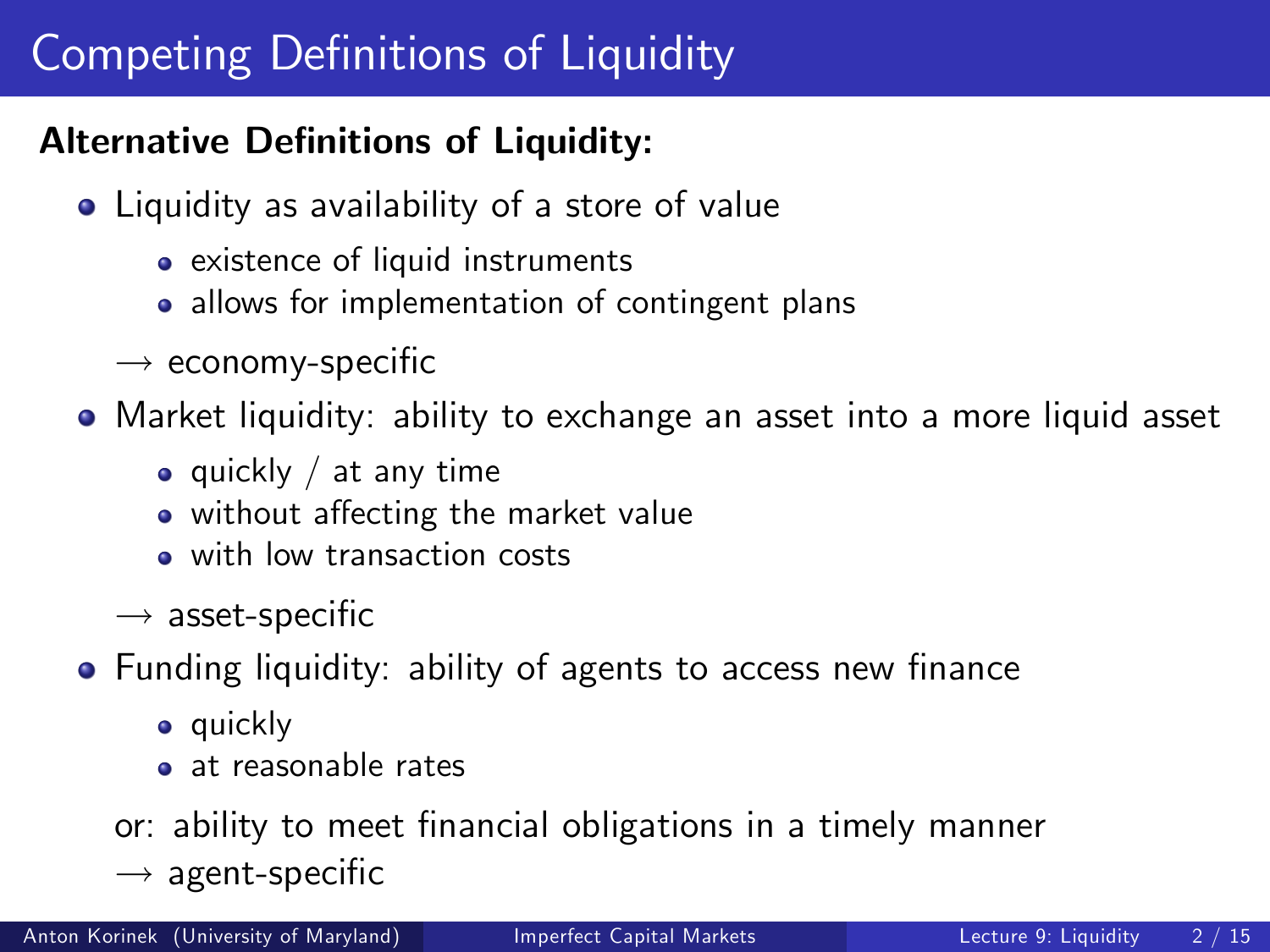### Different Categories of Liquidity:

- o are mutually reinforcing
- $\bullet$  can be asset/agent-specific or driven by systemic factors

## Questions:

- What is the most liquid asset?
- What is the most liquid market?
- What characterizes the most liquid firms?
- $\bullet$  What are the similarities/differences between these forms of liquidity?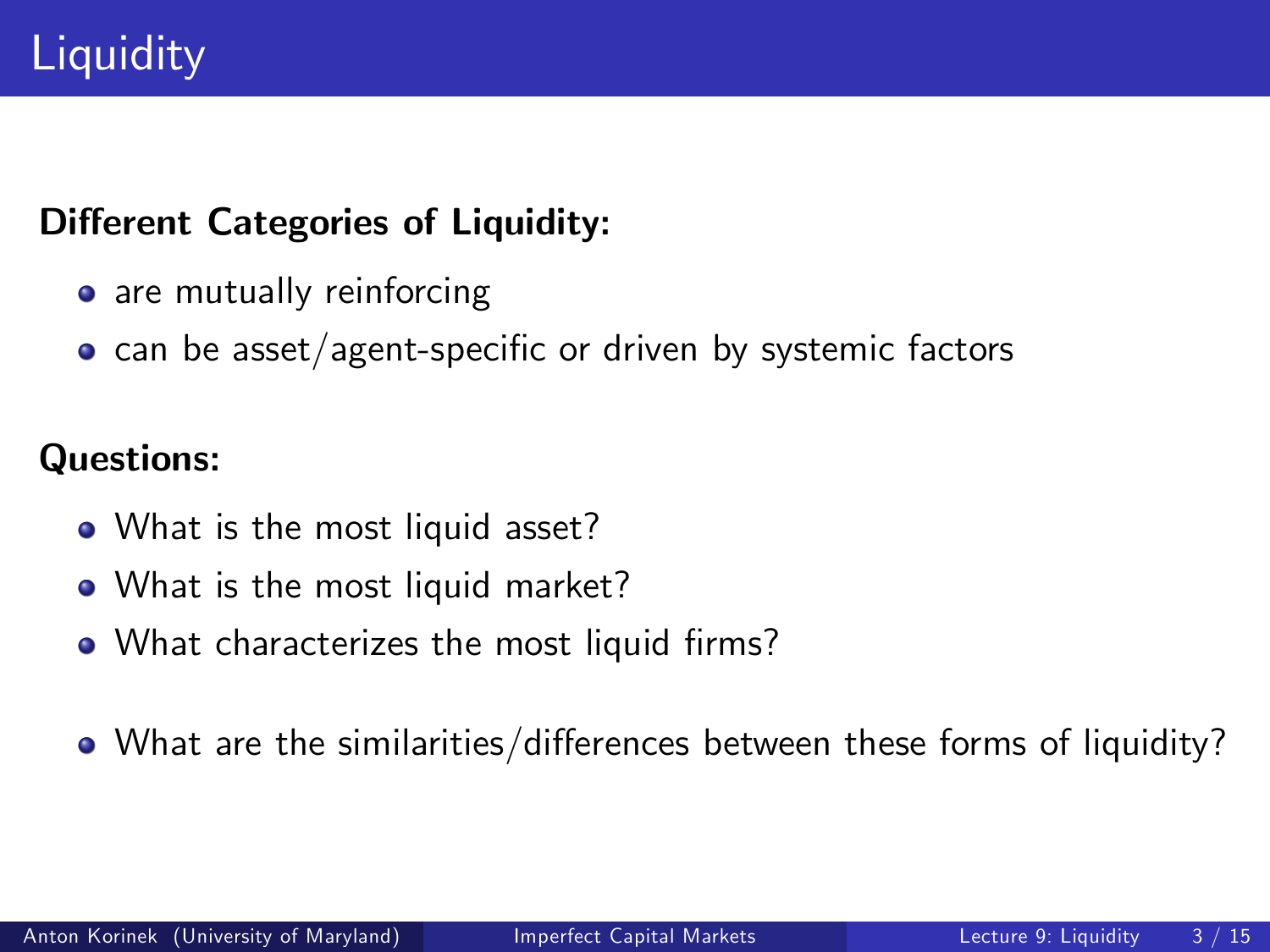# Bank Runs, Deposit Insurance & Liquidity

# Diamond and Dybvig (1983): Bank Runs, Deposit Insurance, and Liquidity:

- **•** Bank deposits allow sharing of liquidity risk in the economy  $\rightarrow$  improve intertemporal allocations
- BUT: deposit contracts have multiple equilibria, one of which is a bank run
- Bank runs cause real (and unnecessary) economic damage because they suboptimally interrupt production

#### Two solutions:

- Suspension of convertibility
- **o** Deposit insurance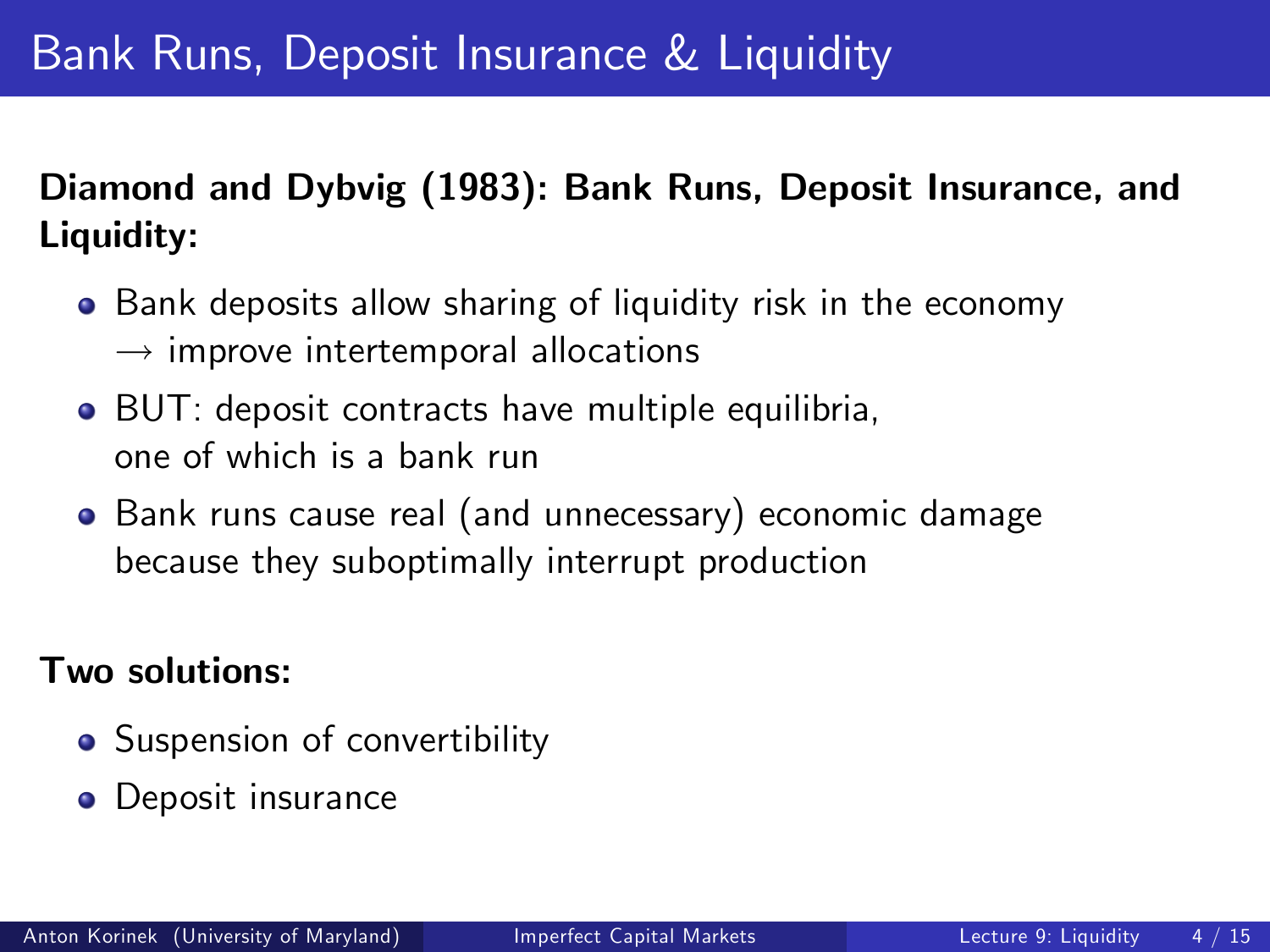## Liquidity Risk:

- Long term investment yields higher returns than short-term investment, but entails large costs if liquidated prematurely
- Consumers subject to uninsurable (and unobservable) liquidity risk
- **•** Banks can pool and diversify liquidity risk  $\rightarrow$  offer liabilities with smoother returns
- BUT: possibility of bank run equilibria:
	- all depositors simultaneously choose to redeem deposits early
	- risk pooling unravels
	- **•** production interrupted and premature liquidations
- Potential causes for bank runs: shifts in expectations,

e.g. commonly observed random variables such as bank earnings, runs on other banks, sunspots etc.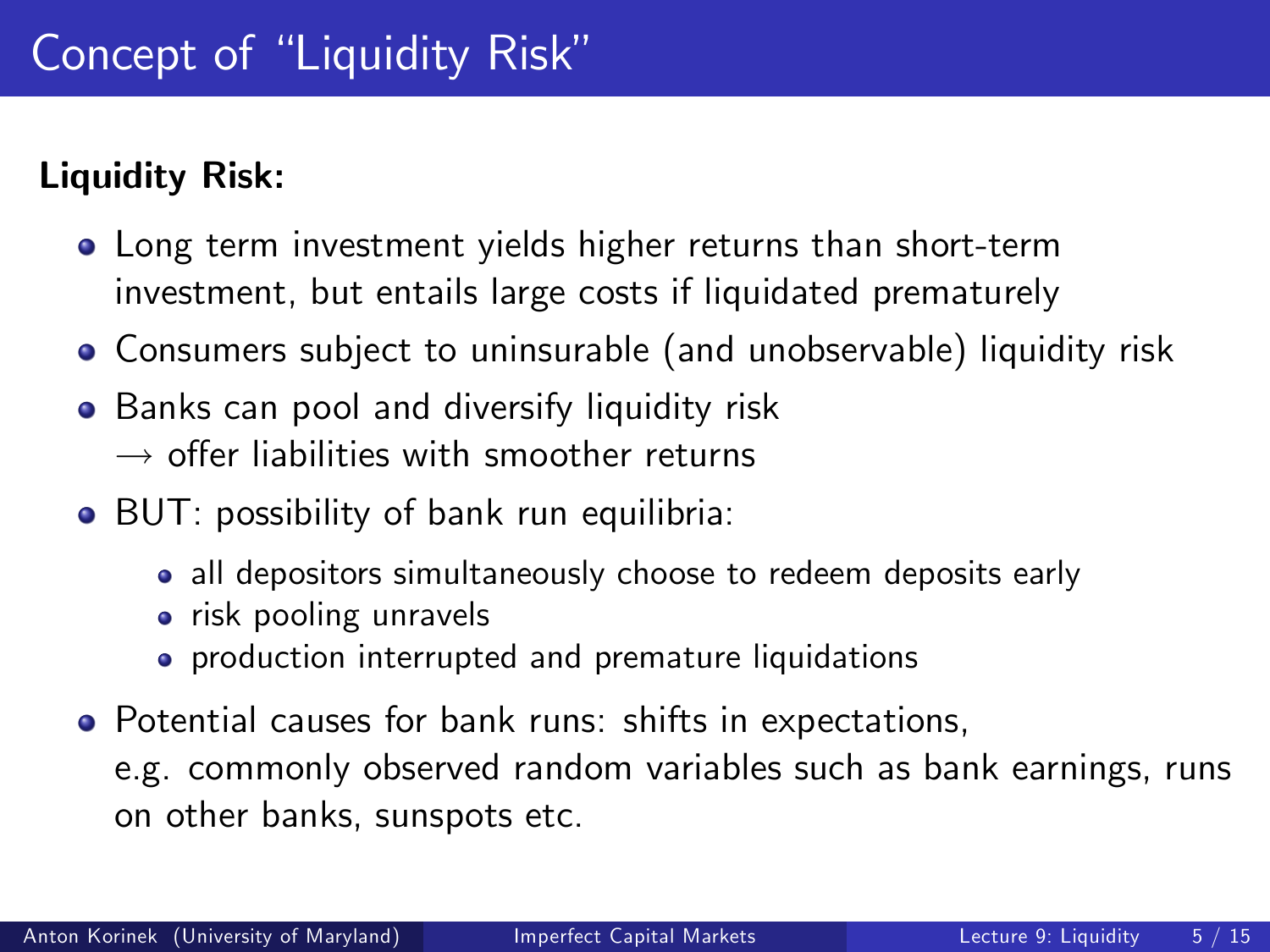# Model

#### Model setup:

- Three time periods: 0, 1, 2
- Technology: 1 unit invested at  $T = 0$  yields:
	- $R > 1$  units at  $T = 2$  or
	- $\bullet\,$  1 unit if liquidated early at  $\, \mathcal{T} = 1$
	- alternative storage technology: yields 1 unit next period
- Consumers: face privately observed liquidity risk at  $T = 1$ :
	- fraction t is of type 1: impatient:  $U = u(c_1)$
	- fraction  $1 t$  is of type 2: patient:  $U = \rho u (c_1 + c_2), 1 > \rho > \frac{1}{R}$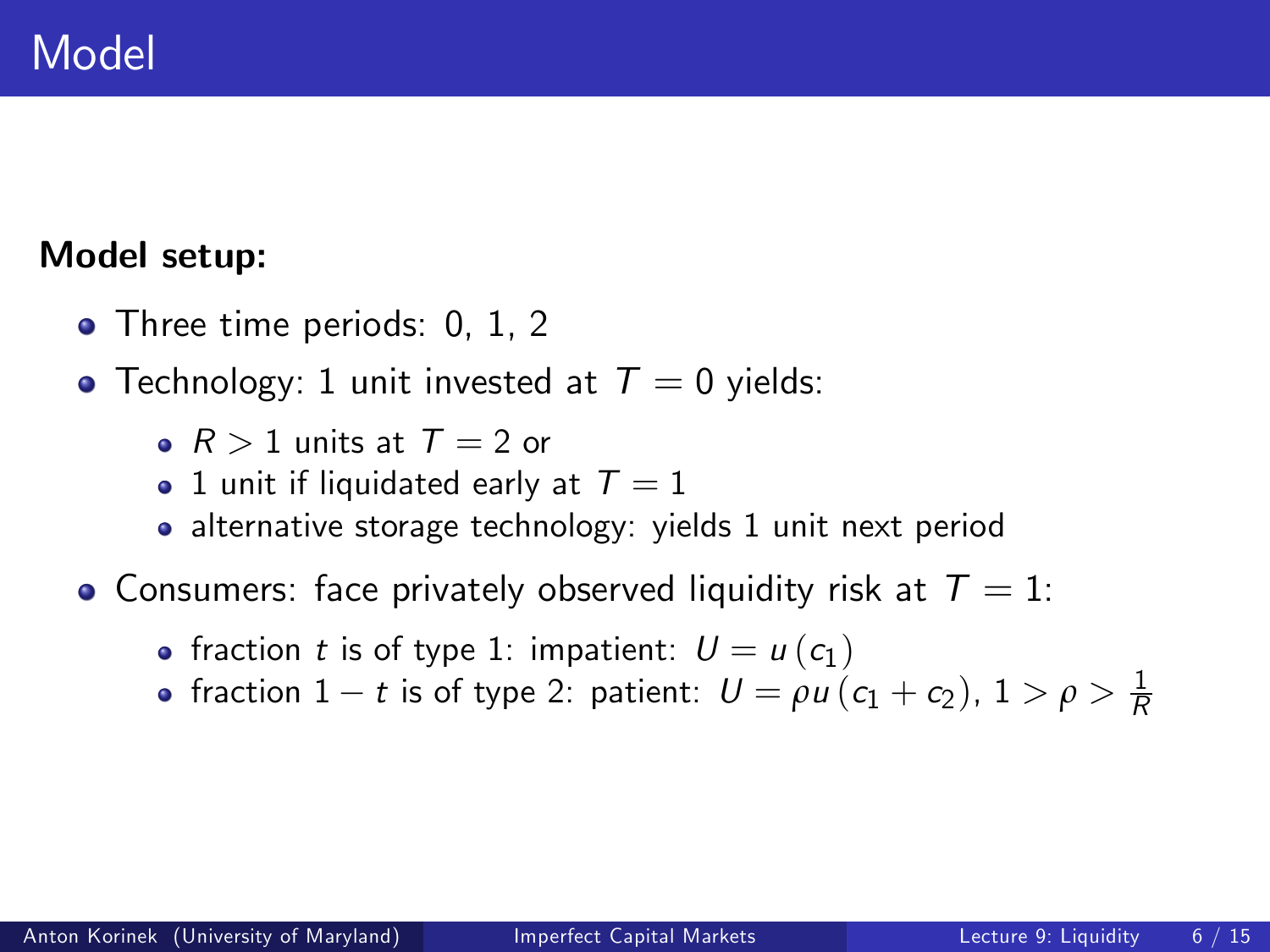### Autarky Equilibrium:

- **•** Each consumer invests 1 unit
- Type 1 liquidates at  $\mathcal{T}=1 \rightarrow c_1^1=1$
- Type 2 obtains R at  $T = 2 \rightarrow c_2^2 = R$

#### Full Information Equilibrium: optimal insurance against liquidity shock

- **•** Agents would like to insure against preference shock
- Optimality condition:  $u'\left(c_1^{1*}\right) = \rho R u'\left(c_2^{2*}\right)$
- Resource constraint:  $tc_1^{1*} + (1-t) \, \frac{c_2^{2*}}{R} = 1$
- Outcome:  $1 < c_1^{1*} < c_2^{2*} < R$

BUT: liquidity types are private information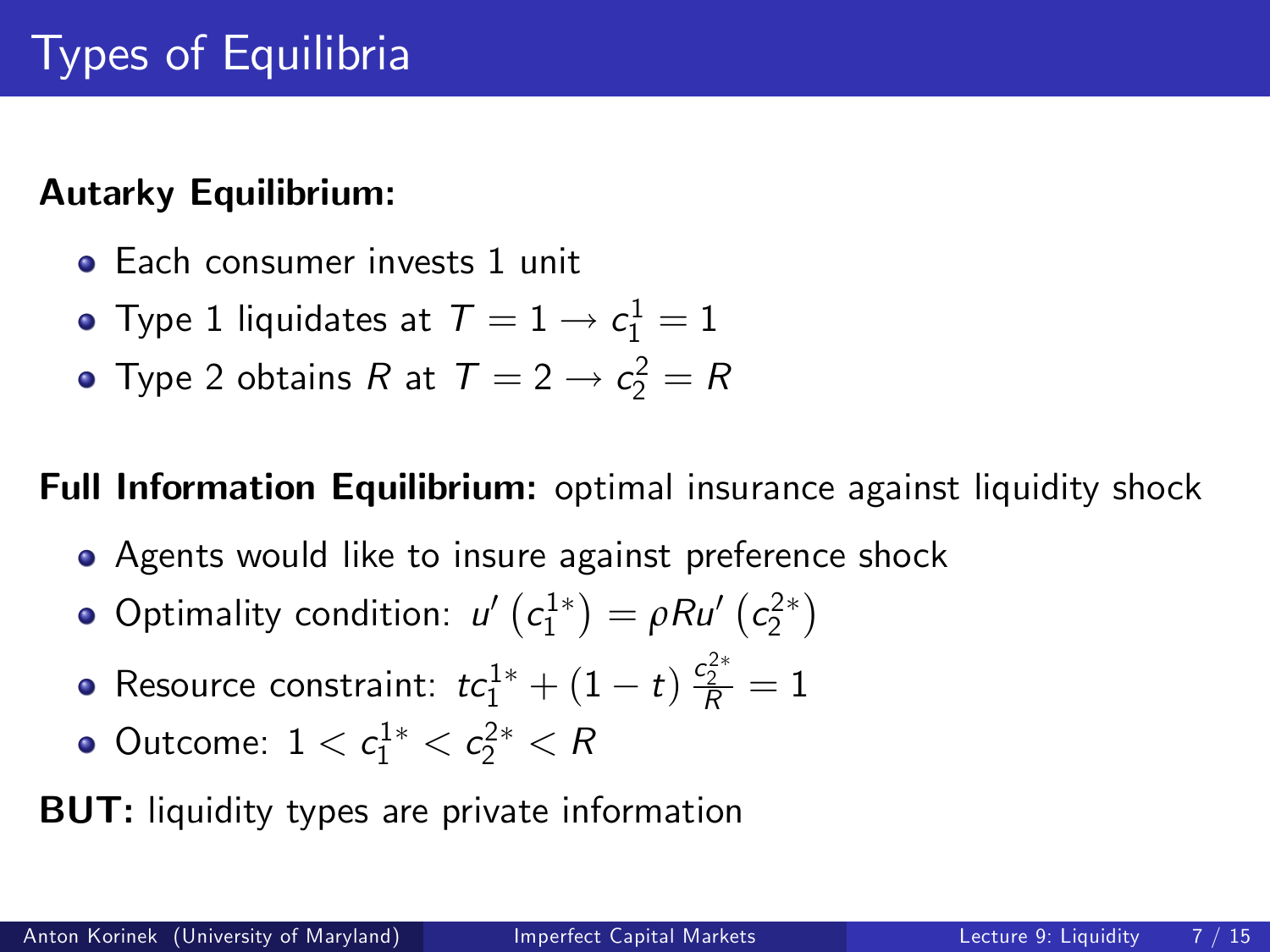**Bank deposits:** can fulfill this insurance function

- guarantee better return  $r_1 > 1$  for type 1 agents
- BUT: risk of bank runs

Assume sequential service constraint at  $T = 1$ :

- payoff of depositors withdrawing funds depends on position in line
- $\bullet$  denote  $f_i$  position of depositor  $i$  and  $f$  as total withdrawals

$$
V_1(f_j, r_1) = \begin{cases} r_1 \text{ if } f_j \leq \frac{1}{f} \\ 0 \text{ if } f_j > \frac{1}{f} \end{cases}
$$
  

$$
V_2(f, r_1) = \max \left\{ \frac{R(1 - r_1 f)}{1 - f}, 0 \right\}
$$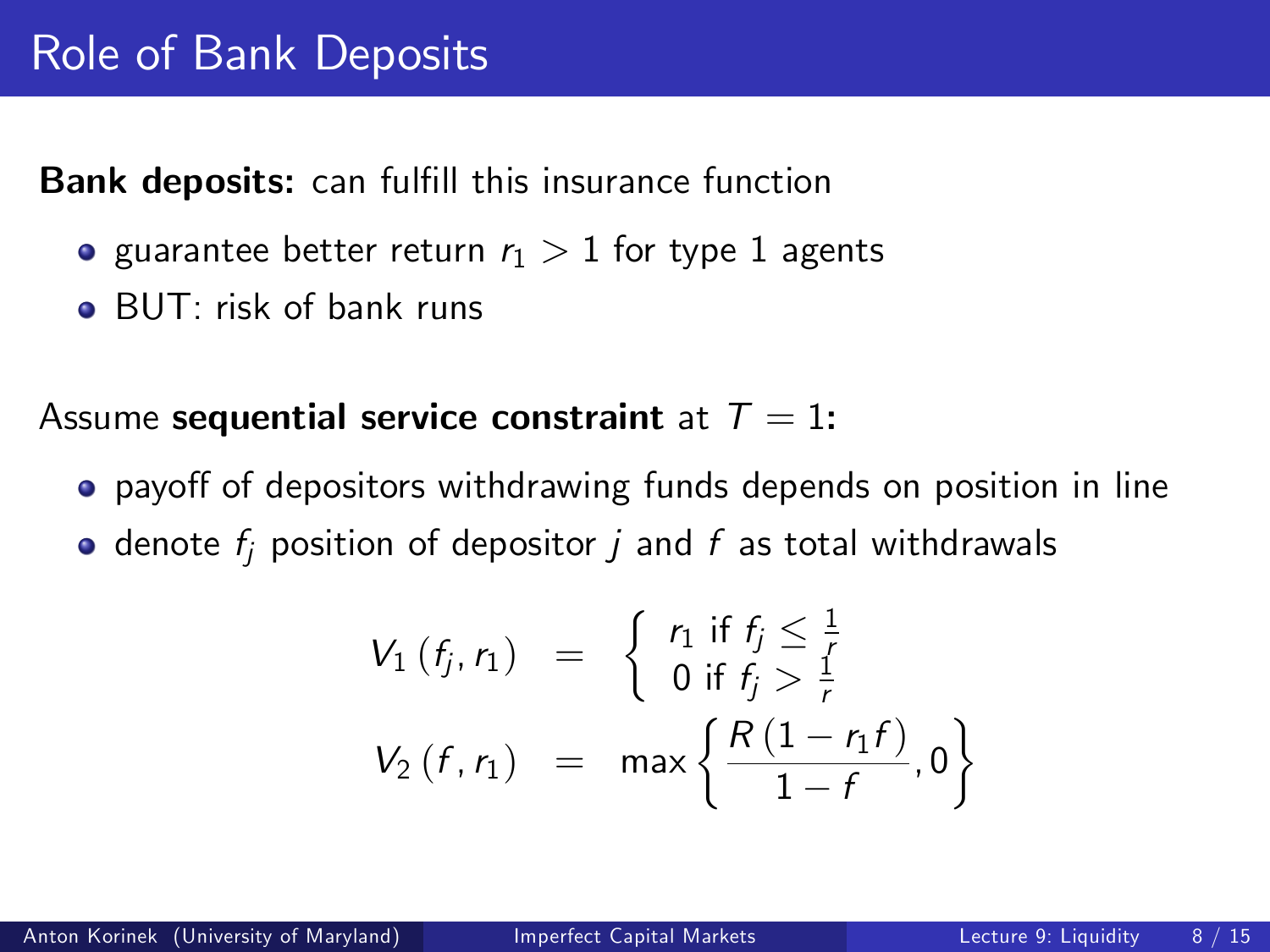**1** Optimal risk sharing equilibrium: can replicate first-best

only type  $1$  consumers withdraw at  $\mathcal{T}=1; \ c_1=r_1=\frac{c_1^{1*}}{2}$ 

type 2 consumers obtain high return at  $T = 2$ :  $c_2 = \frac{R(1-c_1t)}{1-t} = c_2^{2*}$ 

<sup>2</sup> Bank run equilibrium: type 2 agents panick and withdraw early:

- first  $\frac{1}{r_1}$  agents obtain  $r_1 \rightarrow$  suboptimal liquidations
- **•** remainder receive nothing  $\rightarrow$  suboptimal risk-sharing

**Note:** if  $r_1 = 1$ :

- **•** bank run equilibrium disappears
- o but banks can no longer offer liquidity services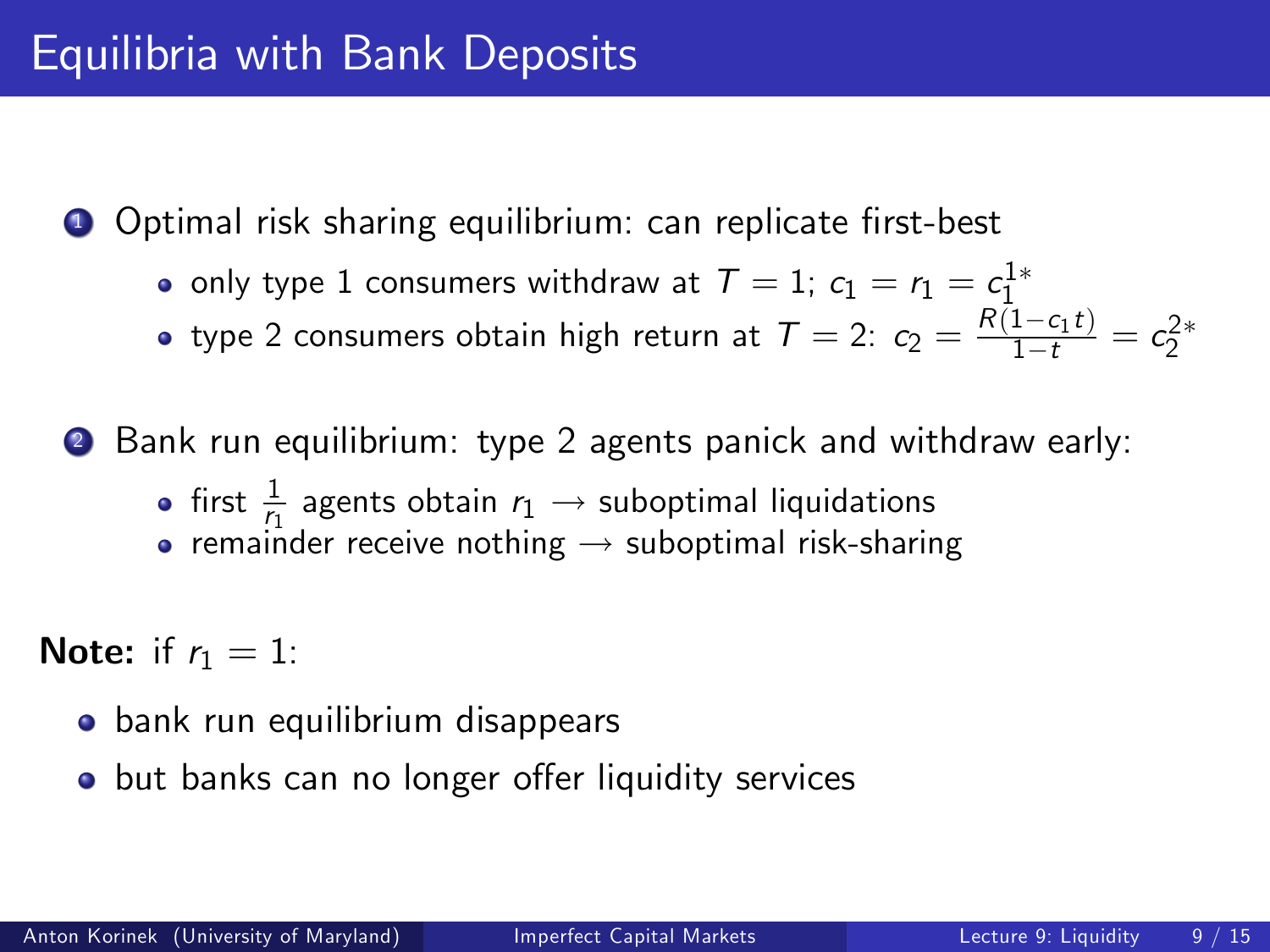One solution: suspension of convertibility (of deposits into specie): bank announces suspension after fraction  $\hat{f}<\frac{1}{r_1}$  has been withdrawn

$$
V_1(f_j, r_1) = \begin{cases} r_1 \text{ if } f_j \leq \hat{f} \\ 0 \text{ if } f_j > \hat{f} \end{cases}
$$
  

$$
V_2(f, r_1) = \max \left\{ \frac{R(1 - r_1 f)}{1 - f}, \frac{R(1 - r_1 \hat{f})}{1 - \hat{f}} \right\}
$$

for  $r_1 = c_1^{1*}$  and  $\hat{f} \in \left[t, \frac{R-r_1}{r_1(R-1)}\right]$  $r_1 (R-1)$  $\c]$ : dominant strategy for type 2 is to wait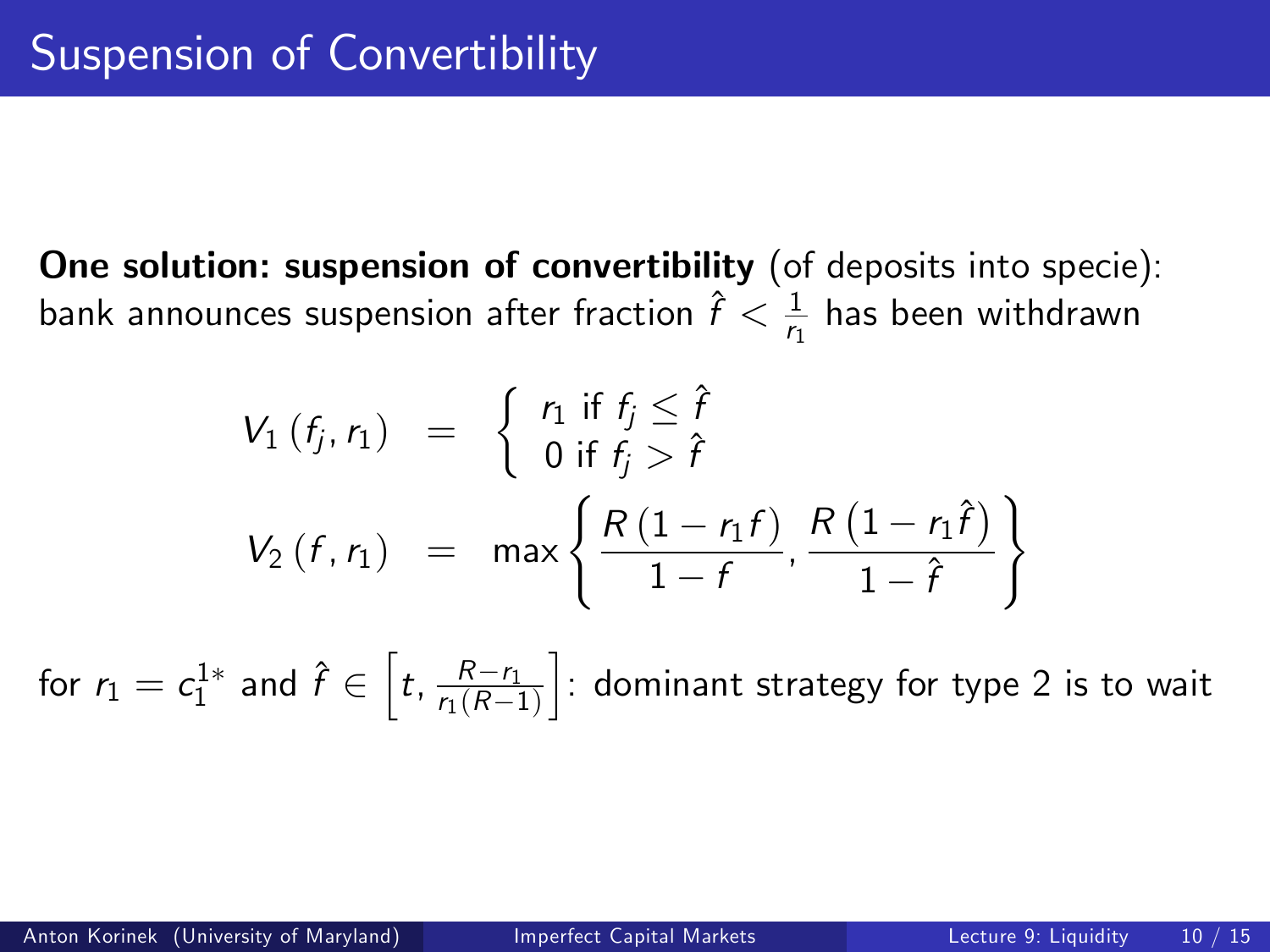### Suspension of convertibility under stochastic withdrawals:

- assume stochastic mass of agents facing liquidity shock  $t = \tilde{t}_1$ :
- suspension of convertibility can no longer implement social optimum
- $\bullet$  (banks learns realization  $\tilde{t}_1$  as it serves withdrawals)  $\rightarrow$  if  $V_1$  ( $f_1$ ) is non-constant: optimal risk-sharing violated  $\rightarrow$  if  $V_1$  ( $f_1$ ) is constant: it cannot be contingent on  $\tilde{t}_1$

## Still, if range of  $\tilde{t}_1$  is not too wide:

- **•** suspension can improve ex-ante welfare
- **o** but it hurts type 1 depositors who cannot withdraw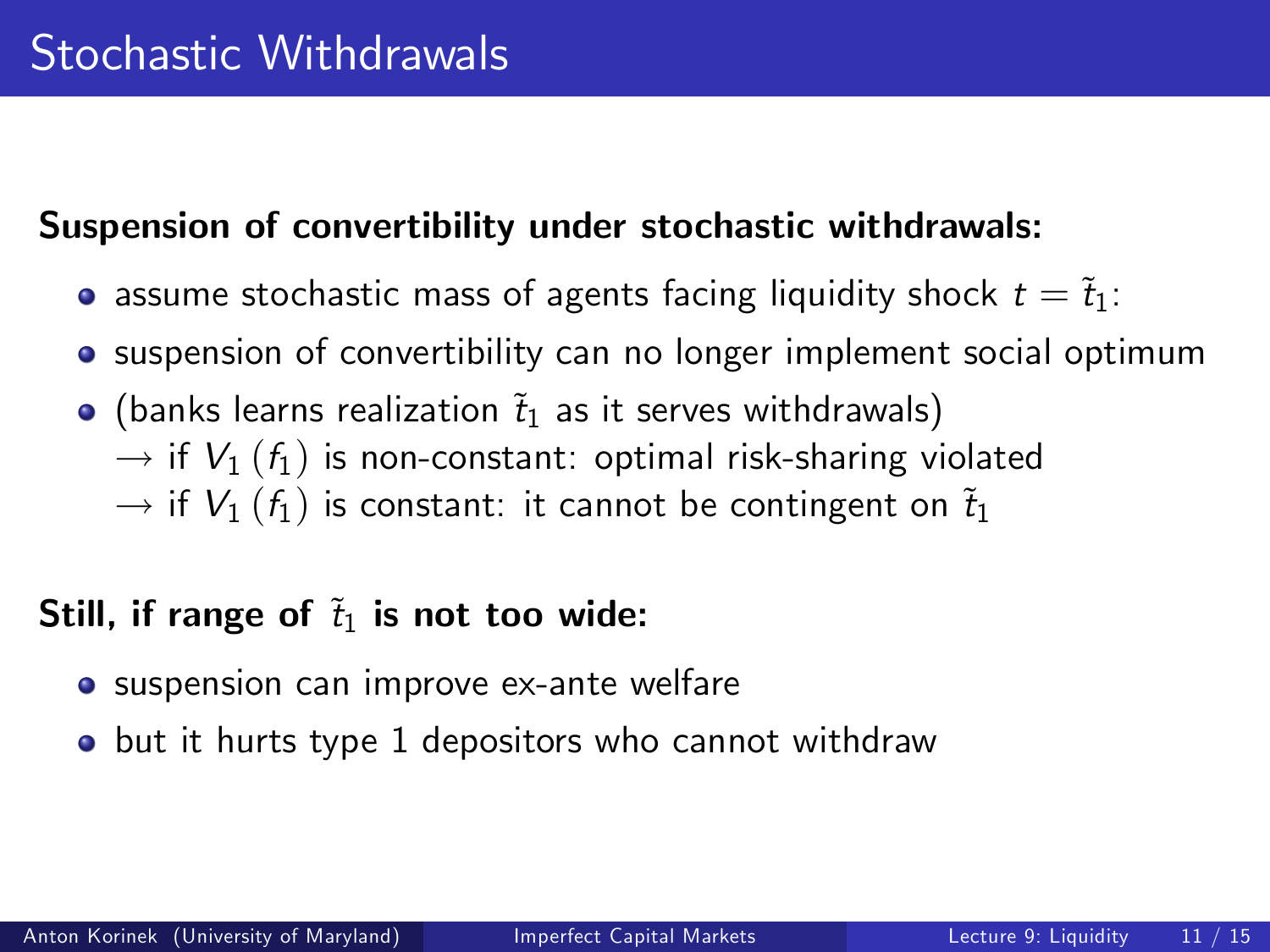# Deposit Insurance

Government deposit insurance can restore first-best equilibrium:

- power of taxation alleviates reserve constraint of banks
- unconstrained optimum obtained as dominant strategy equilibrium
- implementation: denote highest possible  $\tilde{t}_1$  as  $\bar{t}$  and follow

$$
V_1^*(f_j) = \begin{cases} c_1^{1*} & \text{if } f_j \leq \overline{t} \\ 1 & \text{if } f_j > \overline{t} \end{cases}
$$

$$
V_2^*(f) = \begin{cases} c_2^{2*} & \text{if } f \leq \overline{t} \\ R & \text{if } f > \overline{t} \end{cases}
$$

note:  $V_1^*\left(f\right) < V_2^*\left(f\right) \ \forall \ f \in \left[0,1\right] \rightarrow$  type 2 agents will never run

- **o** credible institution means deposit insurance is never used! (and therefore no distortion from taxation)
- **•** bank can follow optimal liquidation policy, independent of liquidity concerns

Anton Korinek (University of Maryland) [Imperfect Capital Markets](#page-0-0) Lecture 9: Liquidity 12 / 15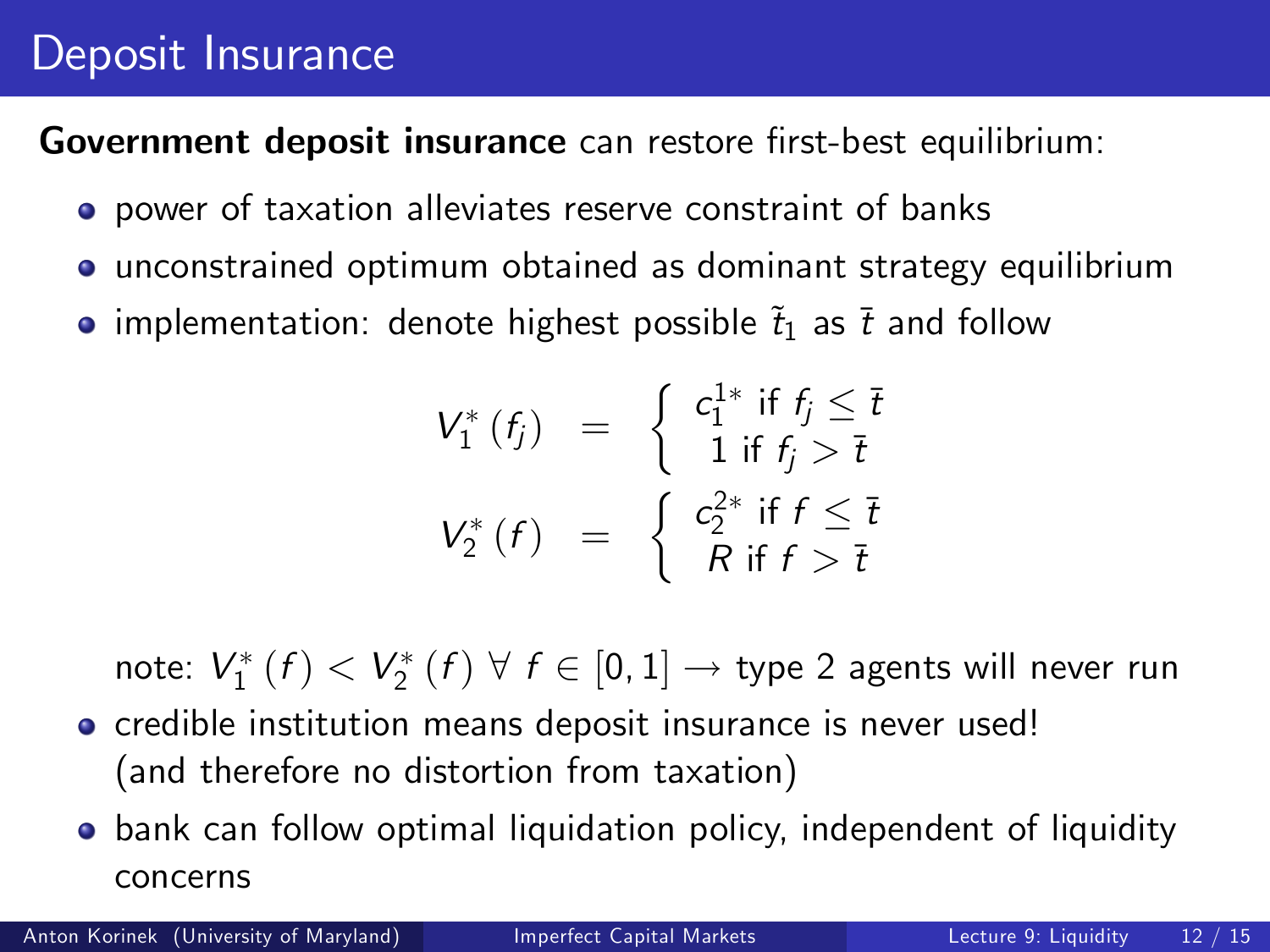# Moral Hazard Problem

#### Deposit insurance creates moral hazard:

- risk-less technology abstracts from loan portfolio risk
- deposit insurance creates incentives to take on excessive risk  $\rightarrow$  deposit insurance should be accompanied by bank regulation

#### Discretionary lender-of-last-resort:

• run can occur in response to expectations about bailout probability

#### Liquidity problems outside the financial sector:

- bankruptcy protection acts like suspension of convertibility
- DIP-financing acts like deposit insurance

#### Externality aspect:

**•** early withdrawers impose negative externality on late withdrawers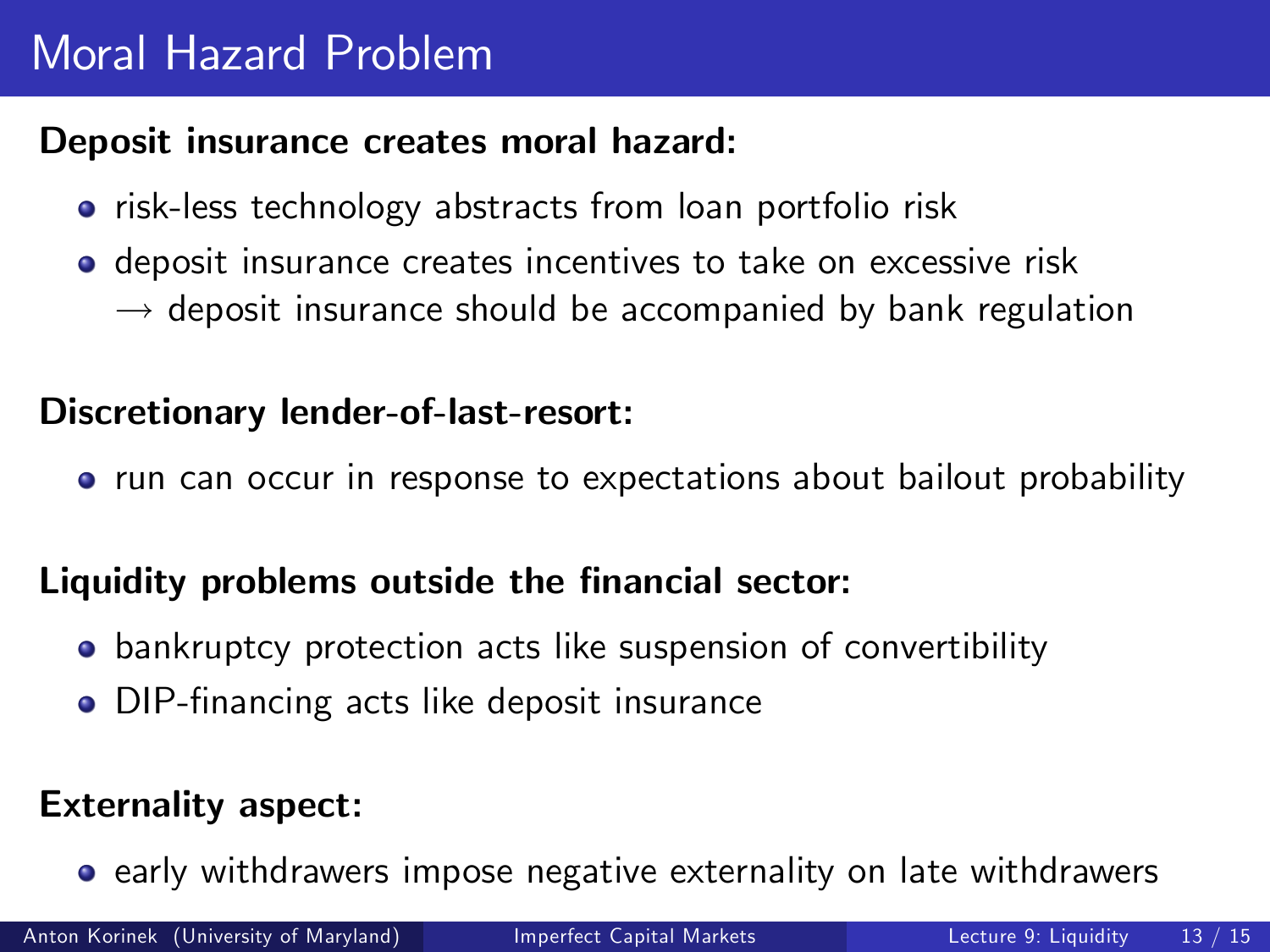### Critique by Calomiris and Kahn (1991):

- **1** Banks are prohibited from suspending convertibility, even though it would be superior to liquidation
- 2 Fraud and conflict of interest prominent in most bank failures  $\rightarrow$  liquidation places assets out of reach of bankers
- <sup>3</sup> Withdrawals from informed depositors more prevalent than exogenous shocks to depositors' liquidity demand
- <sup>4</sup> Sequential service constraint is only optimal if benefit of early withdrawal is compensation for monitoring